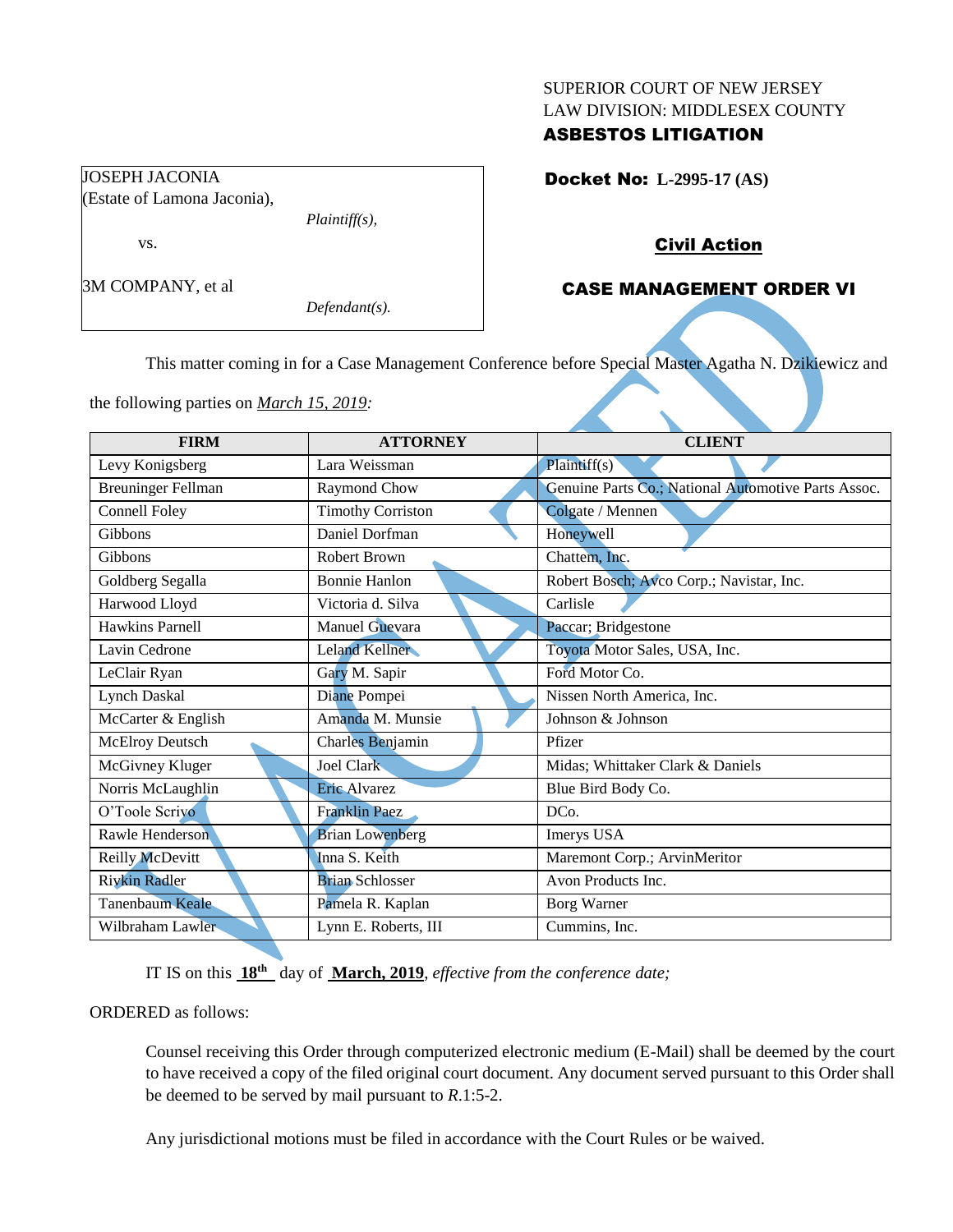Any *forum non conveniens* motions must be filed as soon as practicable; once sufficient discovery is conducted so that the motion may be properly brought.

## **DISCOVERY**

- May 31, 2019 Fact discovery, including depositions, shall be completed by this date. Plaintiff's counsel shall contact the Special Master within one week of this deadline if all fact discovery is not completed.
- May 31, 2019 Depositions of corporate representatives shall be completed by this date.

### **EARLY SETTLEMENT**

October 11, 2019 Settlement demands shall be served on all counsel and the Special Master by this date.

### **MEDICAL EXPERT REPORT**

- July 31, 2019 Plaintiff shall serve medical expert reports by this date.
- July 31, 2019 Upon request by defense counsel, plaintiff is to arrange for the transfer of pathology specimens and x-rays, if any, by this date.
- September 30, 2019 Defendants shall identify its medical experts and serve medical reports, if any, by this date. In addition, defendants shall notify plaintiff's counsel (as well as all counsel of record) of a joinder in an expert medical defense by this date.

### **LIABILITY EXPERT REPORTS**

- July 31, 2019 Plaintiff shall identify its liability experts and serve liability expert reports by this date or waive any opportunity to rely on liability expert testimony.
- September 30, 2019 Defendants shall identify its liability experts and serve liability expert reports, if any, by this date or waive any opportunity to rely on liability expert testimony.

# **SUMMARY JUDGMENT MOTION PRACTICE**

October 11, 2019 Plaintiff's counsel shall advise, in writing, of intent not to oppose motions by this date.

October 25, 2019 Summary judgment motions shall be filed no later than this date.

November 22, 2019 Last return date for summary judgment motions.

### **ECONOMIST EXPERT REPORTS**

- July 31, 2019 Plaintiff shall identify its expert economists and serve expert economist report(s), if any, by this date or waive any opportunity to rely on economic expert testimony.
- September 30, 2019 Defendants shall identify its expert economists and serve expert economist report(s), if any, by this date or waive any opportunity to rely on economic expert testimony.

 $\_$  , and the set of the set of the set of the set of the set of the set of the set of the set of the set of the set of the set of the set of the set of the set of the set of the set of the set of the set of the set of th